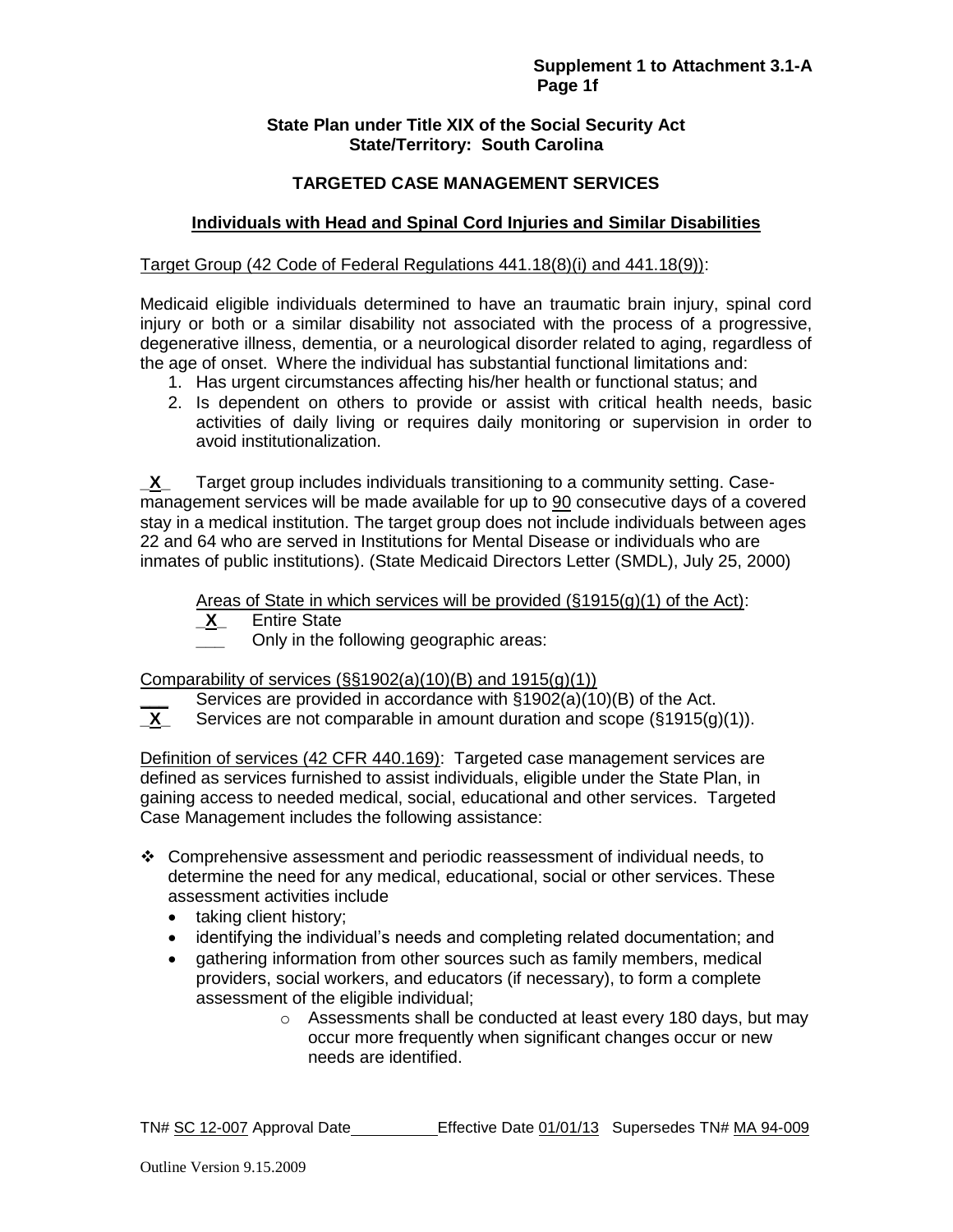### **State Plan under Title XIX of the Social Security Act State/Territory: South Carolina**

# **TARGETED CASE MANAGEMENT SERVICES**

# **Individuals with Head and Spinal Cord Injuries and Similar Disabilities**

- $\div$  Development (and periodic revision) of a specific care plan that is based on the information collected through the assessment that
	- specifies the goals and actions to address the medical, social, educational, and other services needed by the individual;
	- includes activities such as ensuring the active participation of the eligible individual, and working with the individual (or the individual's authorized health care decision maker) and others to develop those goals; and
	- identifies a course of action to respond to the assessed needs of the eligible individual;
- Referral and related activities (such as scheduling appointments for the individual) to help the eligible individual obtain needed services including
	- activities that help link the individual with medical, social, educational providers, or other programs and services that are capable of providing needed services to address identified needs and achieve goals specified in the care plan; and
- ❖ Monitoring and follow-up activities:
	- activities and contacts that are necessary to ensure the care plan is implemented and adequately addresses the eligible individual's needs, and which may be with the individual, family members, service providers, or other entities or individuals and conducted as frequently as necessary, and including at least one annual monitoring, to determine whether the following conditions are met:
		- $\circ$  services are being furnished in accordance with the individual's care plan;
		- o services in the care plan are adequate; and
		- o changes in the needs or status of the individual are reflected in the care plan. Monitoring and follow-up activities include making necessary adjustments in the care plan and service arrangements with providers. The following monitoring requirements must be performed and documented in the record as follows:
			- Face-to-Face with the eligible individual at least once every 180 days to ensure appropriateness of continued services.; and at least one visit in the individual's natural environment to ensure appropriateness of services; and
			- Face-to-face or telephone contact with eligible individual, family member, authorized representative, or provider at least every sixty (60) days to ensure appropriateness, utilization and continued need for services.

\_\_**X** Case management includes contacts with non-eligible individuals that are directly related to identifying the eligible individual's needs and care, for the purposes of helping

TN# SC 12-007 Approval Date \_\_\_\_\_\_\_\_\_\_\_\_\_Effective Date 01/01/13 Supersedes TN# New Page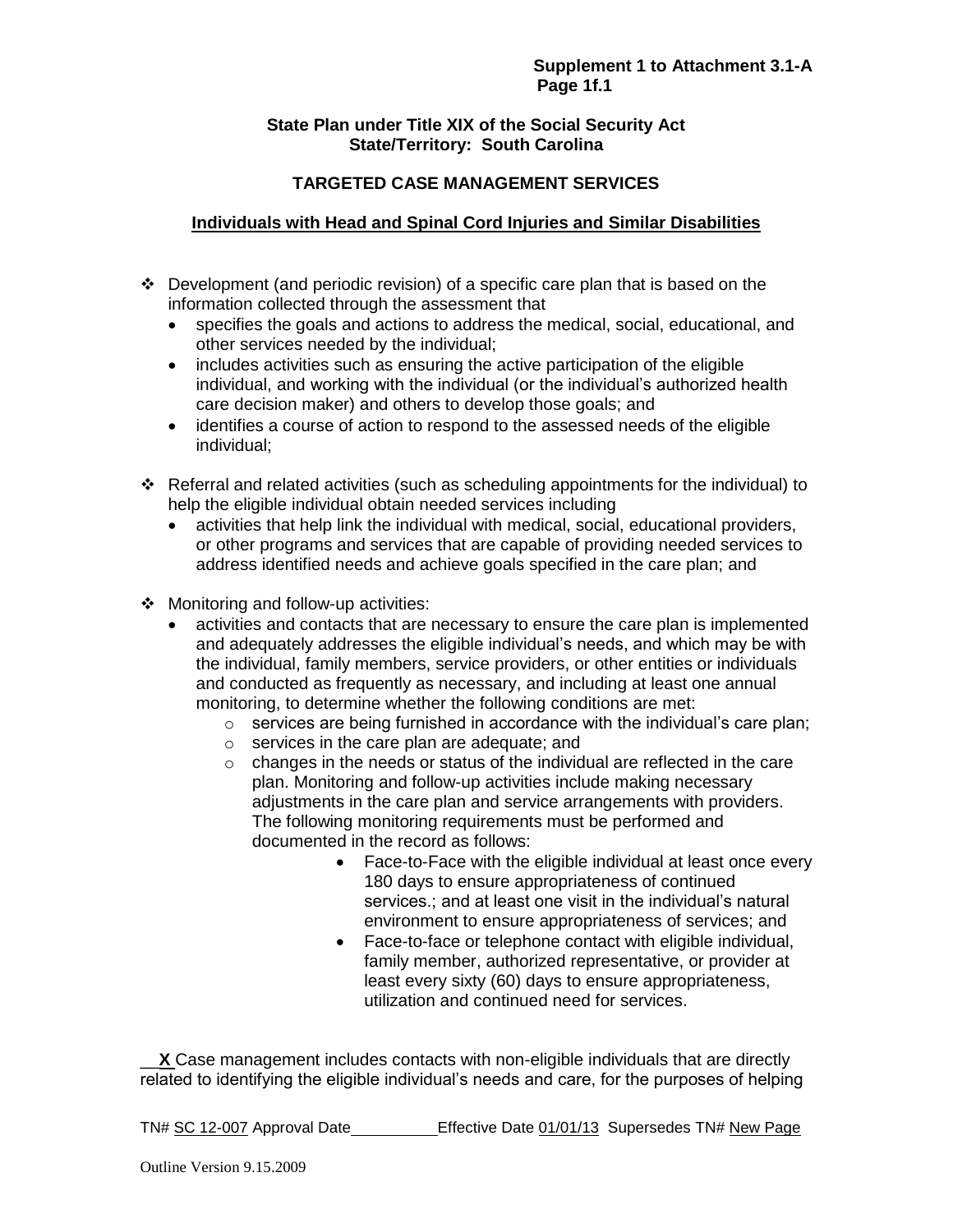### **State Plan under Title XIX of the Social Security Act State/Territory: South Carolina**

## **TARGETED CASE MANAGEMENT SERVICES**

## **Individuals with Head and Spinal Cord Injuries and Similar Disabilities**

the eligible individual access services; identifying needs and supports to assist the eligible individual in obtaining services; providing case managers with useful feedback, and alerting case managers to changes in the eligible individual's needs. (42 CFR 440.169(e))

Qualifications of providers (42 CFR 441.18(a)(8)(v) and 42 CFR 441.18(b)): TCM Provider Qualifications

The provider agency/entity must have:

- An established system to coordinate services for Medicaid eligible individuals who may be covered under another program which offers components of case management or coordination similar to TCM (i.e., Managed Care, Child Welfare Services, as well as State waiver programs.);
- Demonstrated programmatic and administrative experience in providing comprehensive case management services and the ability and capability to differentiate Targeted Case Management services to be provided to the target group;
- Staff with case management qualifications; and
- Established referral systems, demonstrated linkages, and referral ability with essential social and health service agencies;
- A minimum of three years providing comprehensive case management services to the target group;
- Demonstrated administrative capacity to ensure quality services in accordance with state and federal requirements;
- Complied with all State licensing and practice requirements, under Title 40 of the S.C. Code of Laws, that apply to the service;
- Demonstrated financial management capacity and system that provides documentation of services and costs in accordance with OMB A-87 principles;
- Established system to document and maintain individual case records in accordance with state and federal requirements;
- Demonstrated ability to meet state and federal requirements for documentation, billing and audits;
- Demonstrated ability to evaluate the effectiveness, accessibility, and quality of TCM services on a community-wide basis; and,
- Been recognized as a business or non-profit in good standing by local municipality or the State of South Carolina; and
- Ability to secure and store all records in-state or within 25 miles of the South Carolina Border.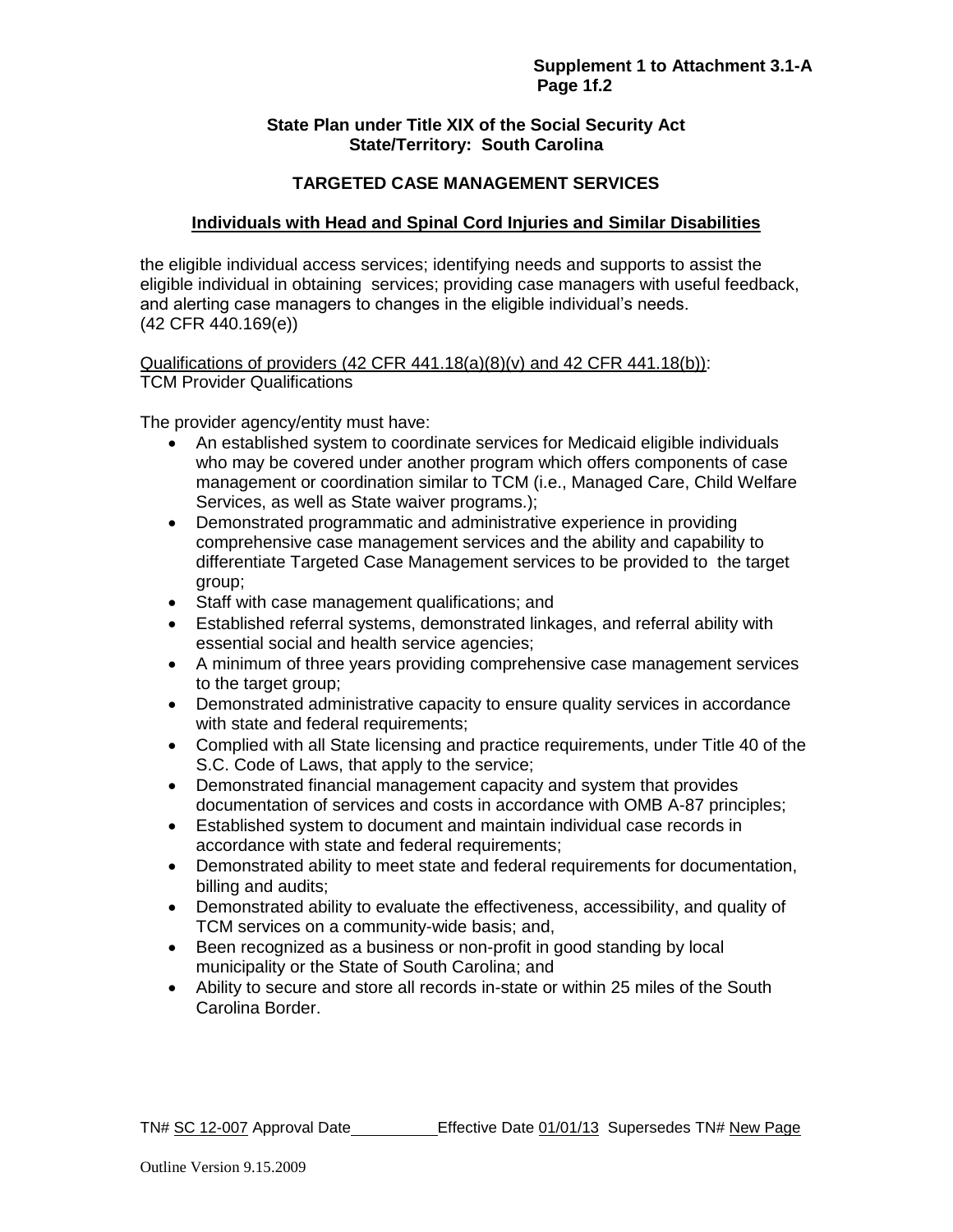### **State Plan under Title XIX of the Social Security Act State/Territory: South Carolina**

# **TARGETED CASE MANAGEMENT SERVICES**

# **Individuals with Head and Spinal Cord Injuries and Similar Disabilities**

The Targeted Case Manager Supervisor Qualifications:

- Possess a Bachelor's degree in health or human Services from an accredited college or university and have two years of supervisory experience and two years of case management experience; and
- Be employed by the TCM Provider and not be on any State's or the Office of the Inspector General's Medicaid Exclusion List; and
- Be familiar with the resources for the service community.
- The Targeted Case Manager must at a minimum:
- 1. Be employed by the TCM enrolled provider and not be on any State's or the Office of the Inspector General's Medicaid Exclusion List;
- 2. Possess baccalaureate or graduate degree from an accredited college or university in a health or human services field that promotes the physical, psychosocial, and/or vocational well-being of the individual being served and documentation of at least one year of experience working with the target population. The degree must be from an institution that is accredited by a nationally recognized educational accrediting body;
- 3. Have the ability to access multi-disciplinary staff when needed;
- 4. Have documented experience, skills, or training in:
	- a. Crisis Intervention;
	- b. Effective Communication; and,
	- c. Cultural diversity and competency.
- 5. Possess knowledge of community resources; and,
- 6. Possess a working knowledge of families and/or systems theory.

#### Freedom of choice (42 CFR 441.18(a)(1):

The State assures that the provision of case management services will not restrict an individual's free choice of providers in violation of section 1902(a)(23) of the Act.

- 1. Eligible individuals will have free choice of any qualified Medicaid provider within the specified geographic area identified in this plan.
- 2. Eligible individuals will have free choice of any qualified Medicaid providers of other medical care under the plan.

#### Freedom of Choice Exception  $(\S1915(q)(1)$  and 42 CFR 441.18(b)):

**\_\_\_\_** Target group consists of eligible individuals with developmental disabilities or with chronic mental illness. Providers are limited to qualified Medicaid providers of case management services capable of ensuring that individuals with developmental disabilities or with chronic mental illness receive needed services: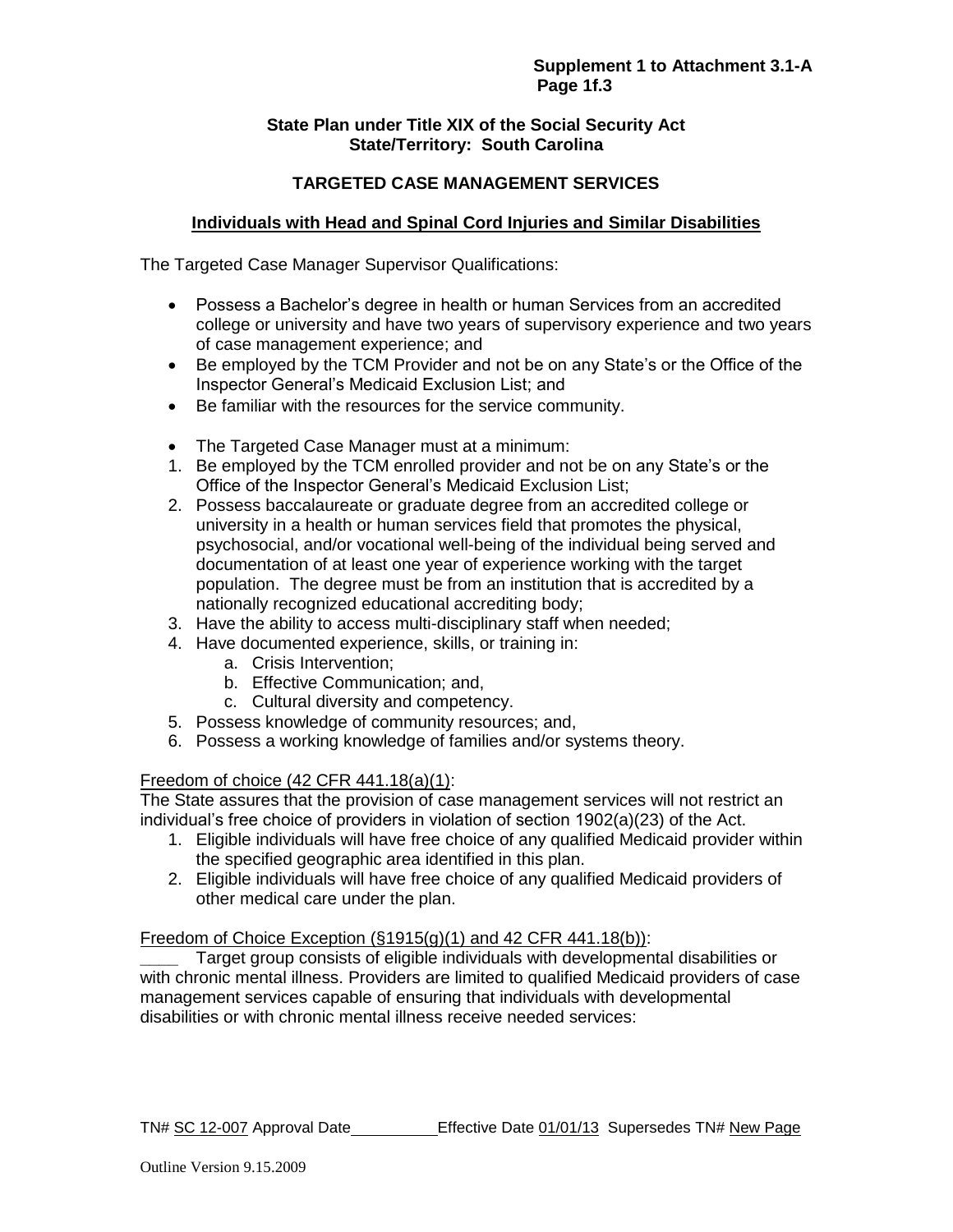### **State Plan under Title XIX of the Social Security Act State/Territory: South Carolina**

## **TARGETED CASE MANAGEMENT SERVICES**

### **Individuals with Head and Spinal Cord Injuries and Similar Disabilities**

Access to Services (42 CFR 441.18(a)(2), 42 CFR 441.18(a)(3), 42 CFR 441.18(a)(6): The State assures the following:

- Case management (including targeted case management) services will not be used to restrict an individual's access to other services under the plan.
- Individuals will not be compelled to receive case management services, condition receipt of case management (or targeted case management) services on the receipt of other Medicaid services, or condition receipt of other Medicaid services on receipt of case management (or targeted case management) services; and
- Providers of case management services do not exercise the agency's authority to authorize or deny the provision of other services under the plan.

#### Payment (42 CFR 441.18(a)(4)):

Payment for case management or targeted case management services under the plan does not duplicate payments made to public agencies or private entities under other program authorities for this same purpose**.** 

# Case Records (42 CFR 441.18(a)(7)):

Providers maintain case records that document for all individuals receiving case management as follows: (i)The name of the individual; (ii) The dates of the case management services; (iii)The name of the provider agency (if relevant) and the person providing the case management service; (iv) The nature, content, units of the case management services received and whether goals specified in the care plan have been achieved; (v) Whether the individual has declined services in the care plan; (vi) The need for, and occurrences of, coordination with other case managers; (vii) A timeline for obtaining needed services; (viii) A timeline for reevaluation of the plan.

#### Limitations:

Case management does not include, and Federal Financial Participation (FFP) is not available in expenditures for, services defined in §440.169 when the case management activities are an integral and inseparable component of another covered Medicaid service (State Medicaid Manual (SMM) 4302.F).

Case management does not include, and Federal Financial Participation (FFP) is not available in expenditures for, services defined in §440.169 when the case management activities constitute the direct delivery of underlying medical, educational, social, or other services to which an eligible individual has been referred, including for foster care programs, services such as, but not limited to, the following: research gathering and completion of documentation required by the foster care program; assessing adoption placements; recruiting or interviewing potential foster care parents; serving legal papers; home investigations; providing transportation; administering foster care subsidies; making placement arrangements. (42 CFR 441.18(c))

TN# SC 12-007 Approval Date **Effective Date 01/01/13** Supersedes TN# New Page